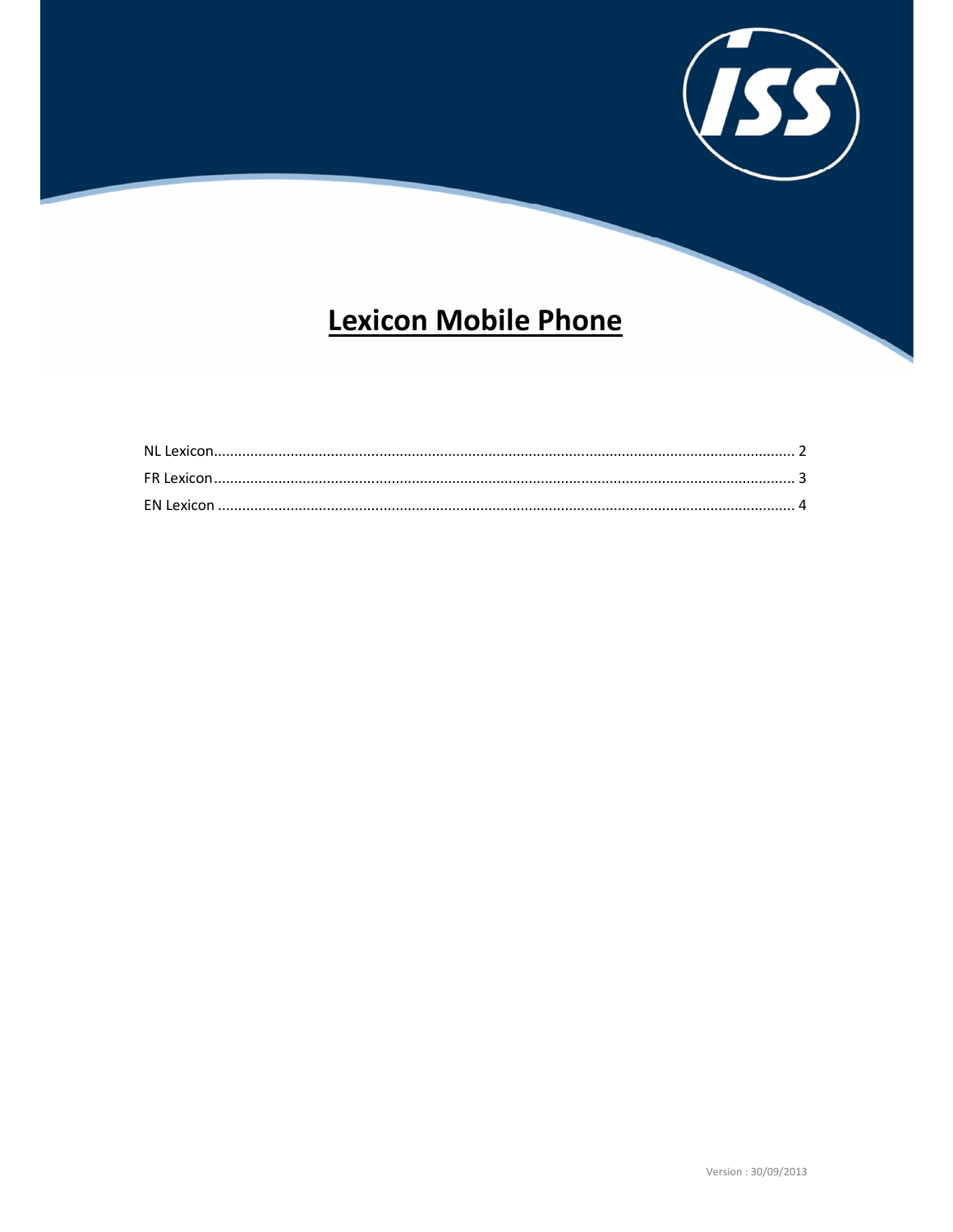

# Credits & Discounts

Credit: De betaling van een achterstallige som geld. Discount: Een korting op het totale bedrag.

#### Equipment

Alle hardware die gebruikt wordt in het communicatieproces (bvb telefoon, huurlijnen, ...

# International Traffic

Gesprekken vanuit het eigen land naar andere landen.

# National Traffic

Gesprekken binnen het eigen land.

# Roaming In Traffic

Ontvangen gesprekken tijdens het reizen in een ander land.

# Roaming Out Traffic

Gemaakte gesprekken in het buitenland.

### Subscriptions

Maandelijkse kost per nummer / dienst.

#### One Time Charges

Eenmalige kosten, bijvoorbeeld de kost voor een installatie.

#### Other Costs

Alle andere kosten dan maandelijkse en eenmalige kosten.

#### M2M

Machine to machine (M2M) verwijst naar communicatie tussen 2 machines (bvb alarmlijnen).

### Tailormade zone

Zone die special voor de klant ontworpen is en waar enkel de klant toegang tot heft.

#### Premium numbers/Third party services

Premium numbers of special calls verwijzen naar verkeer naar bijvoorbeeld informatieve- of entertainmentnummers.

# Free Fleet Hours

Gratis beltijd naar collega's.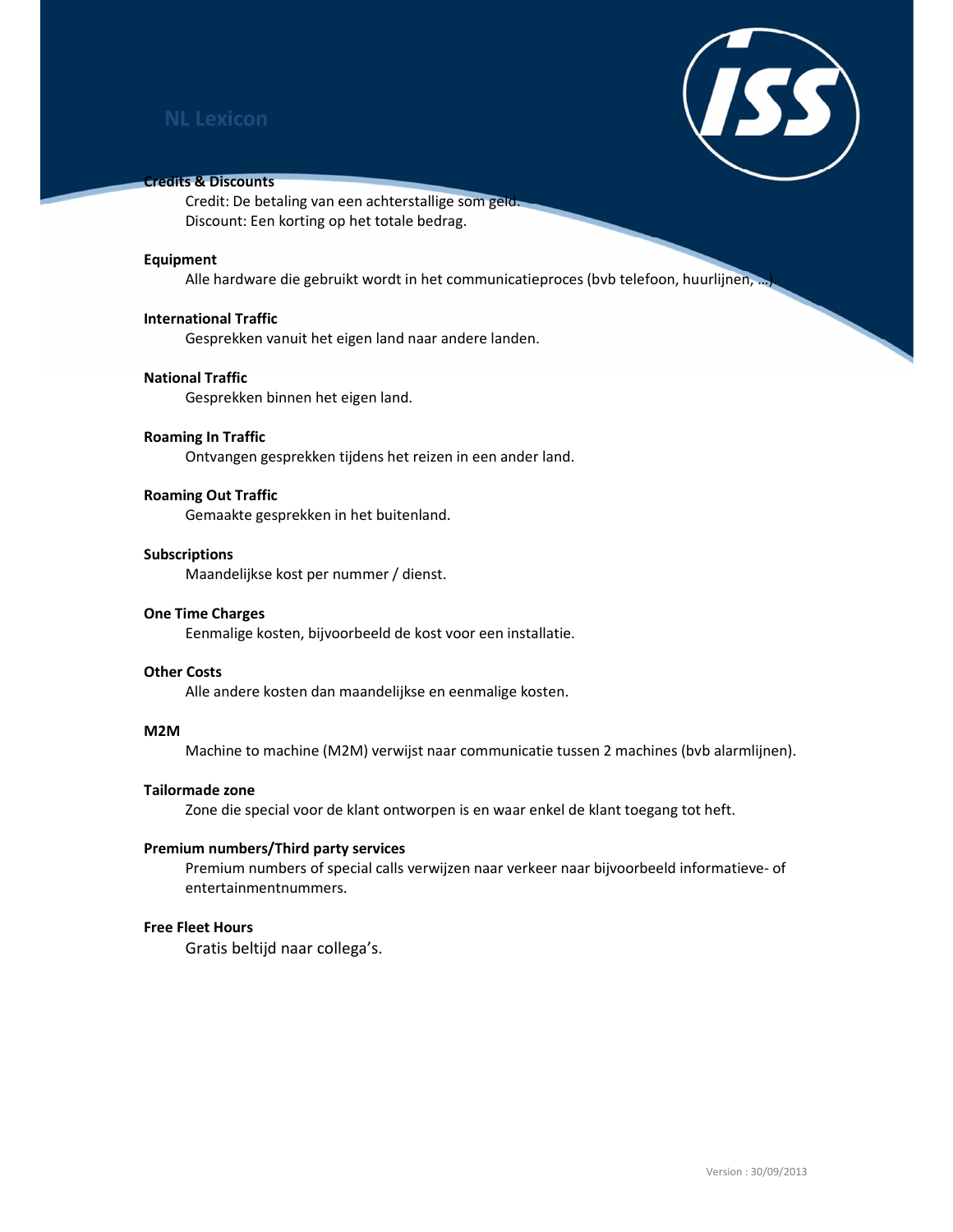

# Credits & Discounts

Credit: le paiement d'une somme due. Discount: Une réduction sur le prix total.

#### Equipment

Le materiel utilisé dans le secteur communication (par ex téléphones, lignes louées, ...).

# International Traffic

Appels émis de votre pays d'origine vers un autre pays.

# National Traffic

Appels émis de et vers votre pays d'origine.

# Roaming In Traffic

Appels reçus lorsque vous êtes à l'étranger.

# Roaming Out Traffic

Appels émis lorsque vous êtes à l'étranger.

## Subscriptions

Votre abonnement mensuel par numéro / service.

#### One Time Charges

Un coût unique, par exemple un coût d'activation.

# Other Costs

Tout autre coût que votre abonnement mensuel & coût unique.

#### M2M

Machine to machine (M2M) ; Communication entre 2 appareils (par ex une ligne d'alarme).

# Tailormade zone

Zone spécifique avec accès limité au client.

### Premium numbers/Third party services

Numéros surfacturés (par exemple : Service de renseignement ou jeux.

# Free Fleet Hours

Appel gratuit entre collègues.